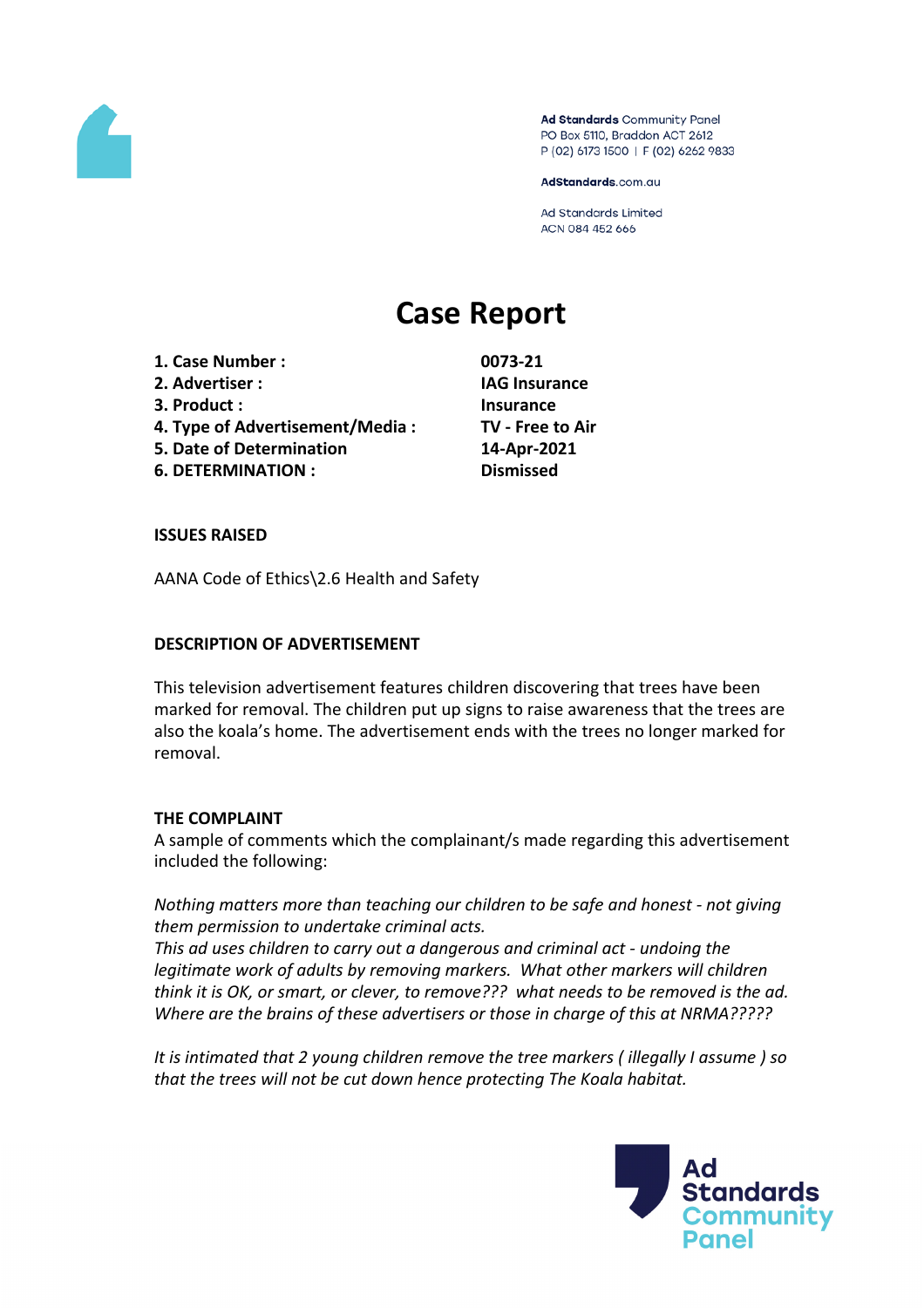

*My complaint is that the advert tells children that its o.k. to break the law if you don't like that particular law. The money that NRMA SPEND on this add could be donated to a Koala protection fund!!!*

*I seriously object for safety reasons.*

*Trees are often marked for telling for safety reasons, especially along sides of roads. It is vital no markers are removed and that these trees are removed so they don't fall on to cars or across roads.*

*Trees are also marked for removal for safety if they are too close to the roads to avoid being a hazard.*

*Encouraging kids to not only break the law, but to sneek out of a house in the dark unsupervised is neglegent at the minimum and down right dangerous.*

*Imagine if a child actually does this and is hit by a car while out unsupervised or is kidnapped or any number of things could go wrong. Including a rotting tree branch from a marked tree falling on the child.*

*Or what if the now unmarked tree then falls and kills a family innocently driving on the road.*

*This ad needs to be removed immediately AND NRMA needs to run an ad explaining, while trees are important for koalas some MUST be removed for safety reasons and it is NEVER ok to remove them!*

*The ad is so irresponsible!!*

*depicting children committing a crime by removing ribbons forest workers had put on trees to be cut down, and implying they had saved a koala. Promoting children to commit acts of enviromental terrorism.*

*The trees are marked for a specific reason. They may need lopping or removing due to some form of damage making them dangerous. This ad is misleading to children, making them think this is the right or fun thing to do. Trees are not marked indiscriminately for removal. Even animals can be killed by a dangerous tree, and it is pretty obvious this ad is aimed at preservation of animals.*

# **THE ADVERTISER'S RESPONSE**

Comments which the advertiser made in response to the complainant/s regarding this advertisement include the following:

*1. About NRMA Insurance*

*IAG is a leading general insurer in Australia and New Zealand and the founding member of the Australian Business Roundtable for Disaster Resilience and Safer Communities. At IAG, our purpose is 'to make your world a safer place'. NRMA Insurance is one of IAG's leading insurance brands.*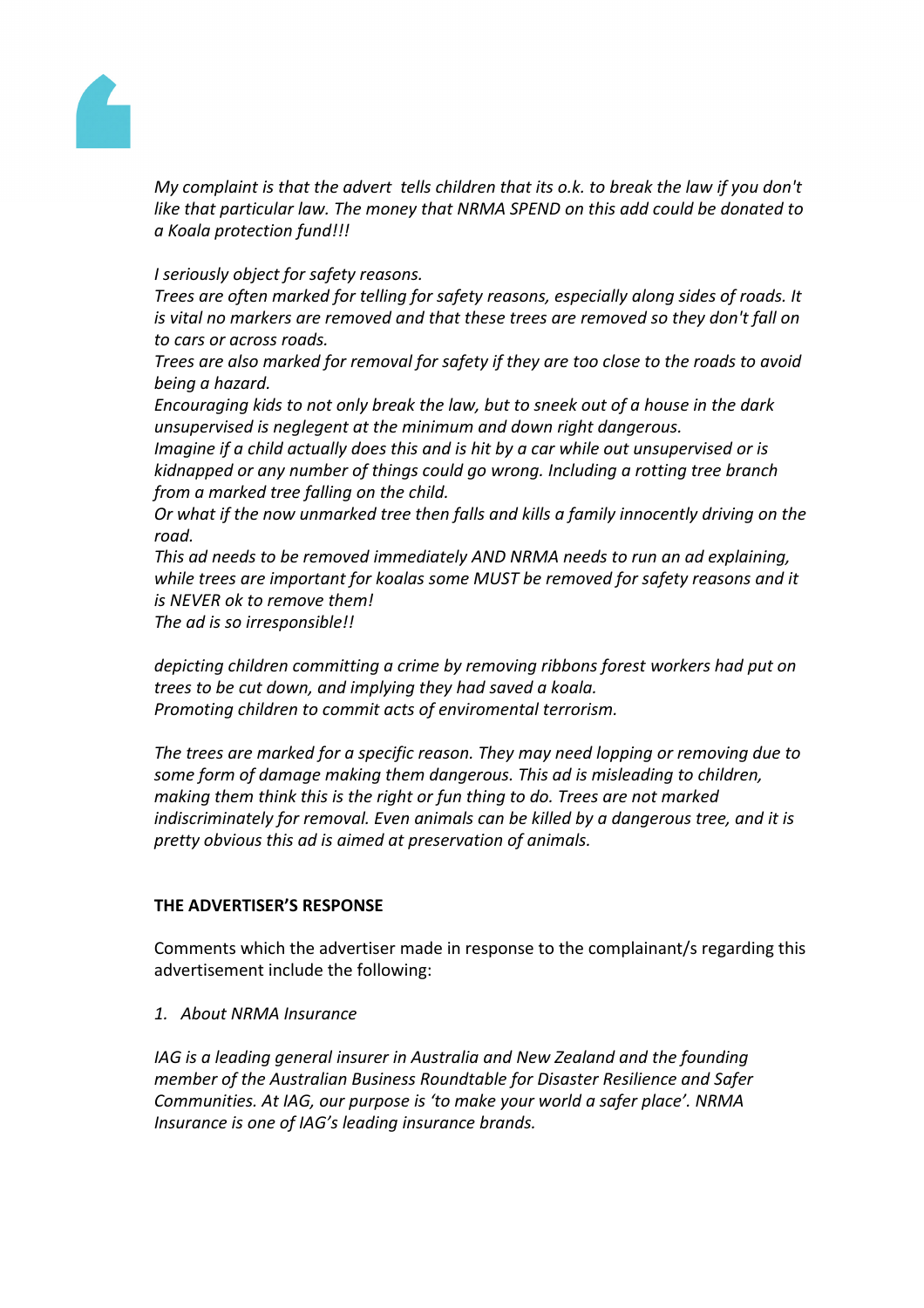

*NRMA Insurance has a history of helping Australians in times of need since 1925. We are a trusted insurance brand in NSW, QLD, the ACT and TAS, and part of Insurance Australia Group (IAG).*

*NRMA Insurance has played a significant role in the community since its inception, including in the areas of community safety, disaster recovery and mitigation. NRMA Insurance is a proud sponsor of the NSW State Emergency Services (SES) and The Australian Red Cross and is proud of its longstanding commitment to making the world a safer place.*

*In line with IAG's purpose to make your world a safer place, NRMA Insurance also has partnerships with the CVA (Conservation Volunteers Australia) and Port Macquarie Koala Hospital focusing on rehabilitation of koalas and restoring large and continuous wildlife corridors, which is integral to guaranteeing koalas can live and thrive.*

*2. Background to the TV Ad*

*The 60-second NRMA Insurance 'Ranger Sammy' television commercial (TV Ad or Ad) is a sequel to the original 'Koala' TV Ad that launched in 2019. A natural evolution, we continue to use Sammy and Arlo the koala, as a metaphor to demonstrate our understanding that nothing matters more than the feeling of security you get from your home. The TV Ad is part of a broader campaign that aims to increase conservation awareness.*

*The TV Ad features a koala whose tree has been marked for removal, which inspires children to put up signs to raise awareness that the trees are also the koala's home. It demonstrates that all homes, including those of one of our nation's most well-loved but threatened inhabitants, the koala, are worth protecting.*

*Aligned with IAG's purpose of making your world a safer place, and connected with the broader campaign, we have partnered with CVA (Conservation Volunteers Australia) and the Port Macquarie Koala Hospital where we are currently matching koala adoption donations. Through these relationships, we are aiming to improve and protect koala habitats and increase community engagement and awareness around this important issue.*

## *3. Description of the TV Ad*

*The TV ad picks up where we left off in the first koala ad with our young boy, Sammy, on a new adventure to protect endangered koalas.*

*The ad starts with Sammy looking up at his favourite koala, Arlo, in a tree in bushland. When he looks around, he sees something that concerns him – fluorescent orange ribbons tied around Arlo's tree and many trees surrounding it, indicating that the trees have been marked for cutting down.*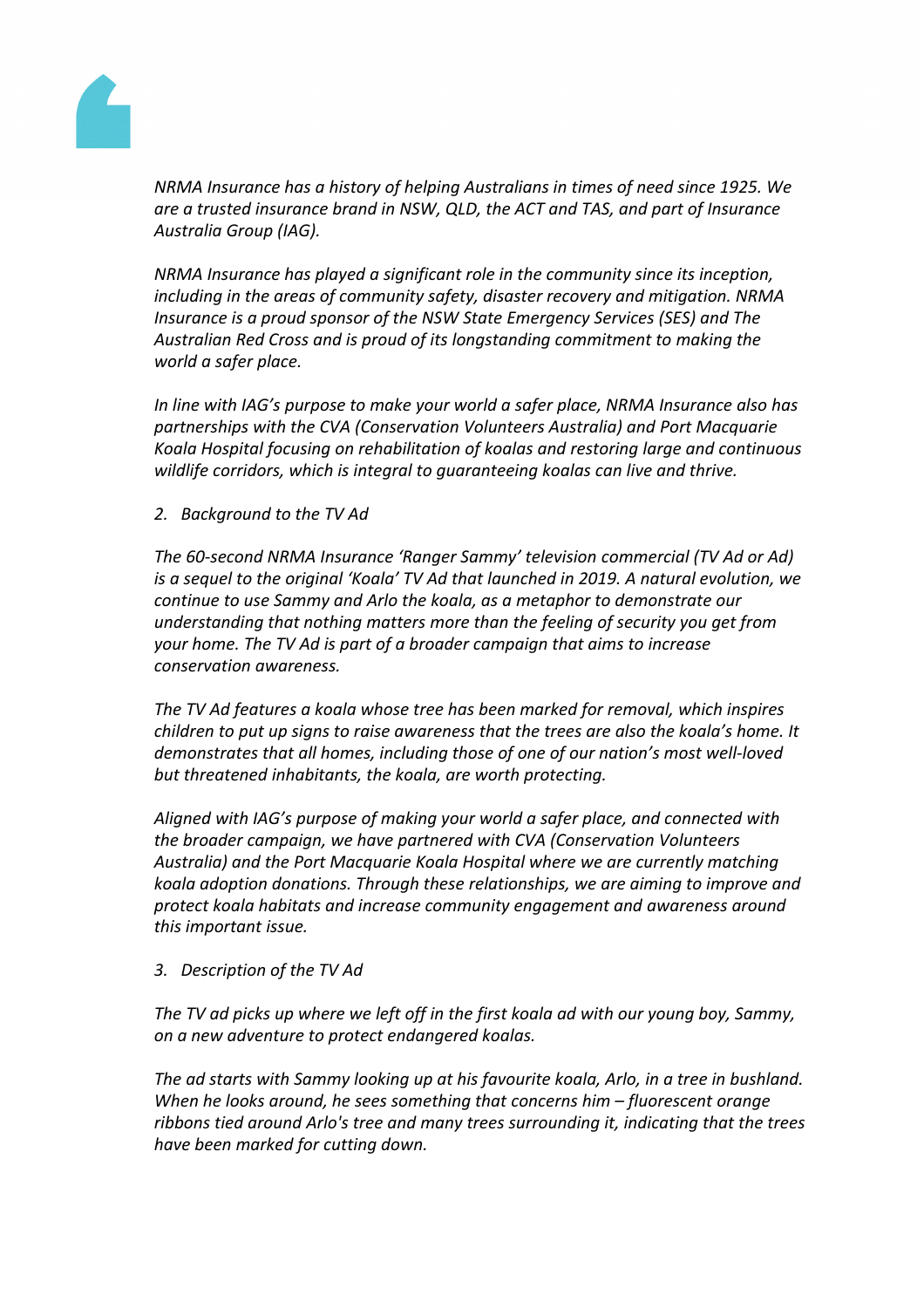

*Suddenly Sammy hears a 'crack' and turns to see an unknown girl amongst the trees. Before he can speak to her, she jumps on her bike and cycles off. Intrigued, Sammy follows her, and spies her crouching down, watching two workmen parked up by the trees. She hushes him and beckons*

*him over. Together, they realise that these are the workmen who have been tying the ribbons on the trees.*

*The next day, we see that Sammy and the mystery girl, Ruby, have joined forces and returned to the bushland early in the day. As the story unfolds it emerges that they are putting up handmade signs reading "Koala sanctuary. Rangers on patrol." in an effort to alert the workmen to the fact that there is a koala population in these trees, and thereby help inspire the workmen to reconsider marking the trees.*

*As the scene cuts away to a new day, the kids are back in the bush again. Sammy is running his hand down one of the trees in appreciation and wonder; their plan has worked, the tree is still standing and the workmen have removed the fluorescent ribbons (which are visible in the back of the ute as it drives away)! As the workmen's ute drives away with the trees still standing, the kids smile at each other, delighted that the koalas and their habitat are once again safe. The Ad concludes with the message "Every home is worth protecting".*

*4. Feedback in relation to the TV Ad*

*IAG has enjoyed many positive responses from NRMA Insurance customers and the general public in relation to the TV Ad. We provide a sample of that feedback below:*

*"Fantastic message – get it out to as many people as possible \*koala emojis\* " – (via Facebook)*

*"I just saw the ad with the kids stopping the habitat destruction… I am a primary school teacher and currently teaching a case study about the survival of koalas to my year 5&6 class… is there anywhere I can stream a copy of the ad to show my students? It would be the icing on the cake to the case study" – (via Facebook)*

*"Damm you NRMA, the second add is as good as the first. Well done. \*thumbs up\*" [sic] – (via Facebook)*

*"I really liked your TV ad about protecting koalas' habitat … and agree that Everybody does deserve a home" – (via Twitter)*

*5. The Complaint*

*The complaints received by Ad Standards allege that the TV Ad depicts unsafe behaviour contrary to Prevailing Community Standards on health and safety (Section 2.6 of the AANA Code) (Code). The complaints specifically reference the following issues:*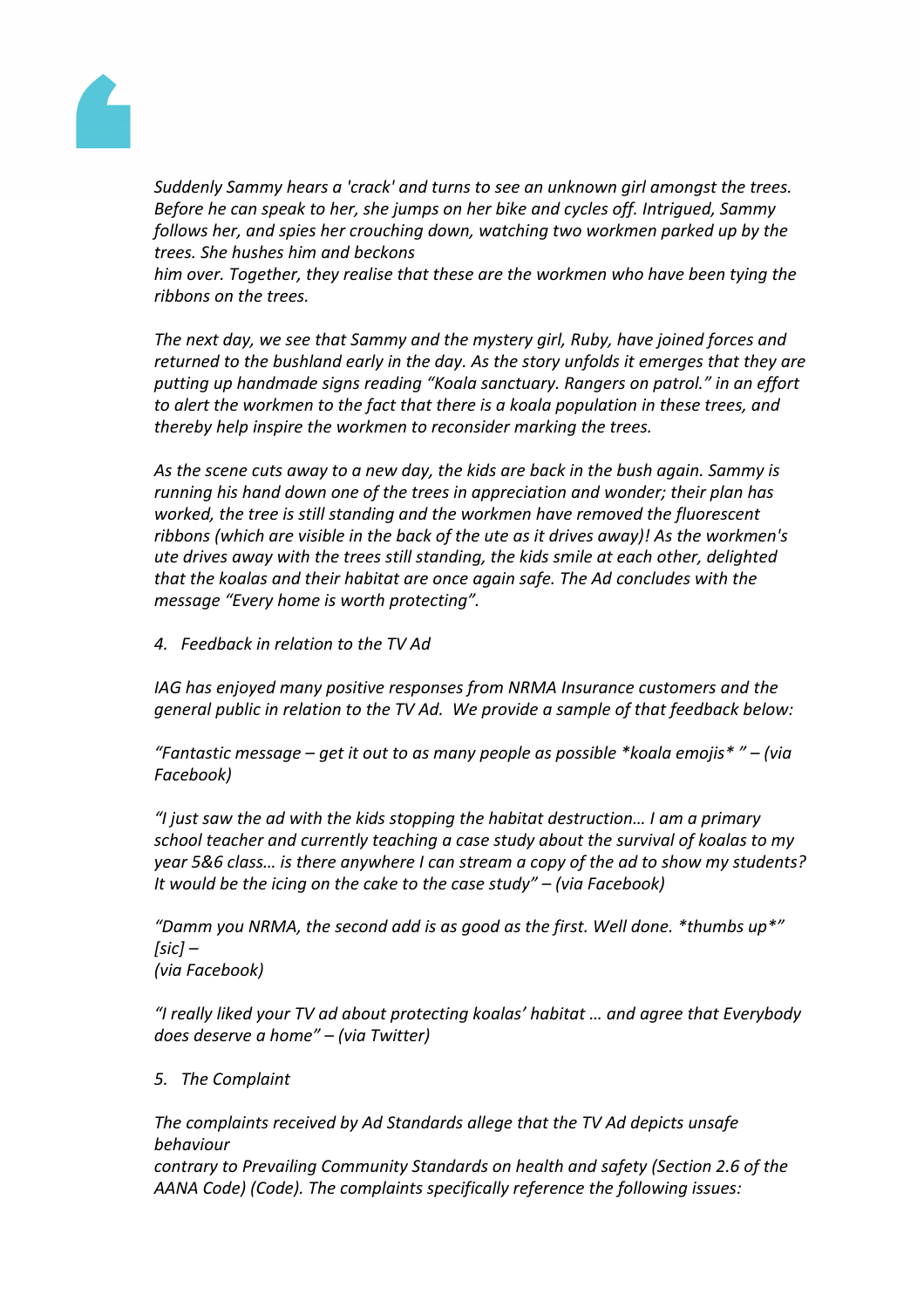

- *• That the Ad appears to depict children carrying out a dangerous and criminal act (supposedly removing markers placed on tree by adult workers), and this is irresponsible.*
- *• It is intimated that two young children remove the tree markers illegally, and the Ad therefore suggests to children that it is ok to break the law if you don't agree with it.*
- *• Trees are often marked for safety reasons, especially along sides of roads. It is vital no markers are removed and that these trees are removed so they don't fall on to cars or across roads.*
- *• That the Ad encourages kids to sneak out of home in the dark unsupervised, which is negligent and dangerous.*
- *6. NRMA Insurance's Submission*

*For the reasons below the complaint should be dismissed.*

*6.1 Discrimination or Vilification (Section 2.1 of the Code) There is no discrimination or vilification depicted in the TV Ad.*

*6.2 Exploitative and Degrading (Section 2.2 of the Code) There is no exploitative or degrading content depicted in the TV Ad.*

*6.3 Violence (Section 2.3 of the Code) There is no violence depicted in the TV Ad.*

*6.4 Sex, sexuality and nudity (Section 2.4 of the Code) There is no sex, sexuality or nudity in the TV Ad.*

*6.5 Language (Section 2.5 of the Code) There is no strong or obscene language used in the TV Ad.*

*6.6 Health and Safety (Section 2.6 of the Code) Section 2.6 of the Code states: "Advertising or Marketing Communications shall not depict material contrary to Prevailing Community Standards on health and safety."*

*Prevailing Community Standards are defined in the Code to mean: "the community standards determined by the Ad Standards Community Panel as those prevailing at the relevant time in relation to Advertising or Marketing Communication."*

*NRMA Insurance is committed to the safety of our customers and the wider community. We strongly maintain that the TV Ad does not contravene section 2.6 of the Code and we disagree with the contention that the Ad depicts material contrary to Prevailing Community Standards on health and safety. In particular, we disagree with the complainants' assertion that the TV Ad depicts children removing or encourages children to remove tree markers*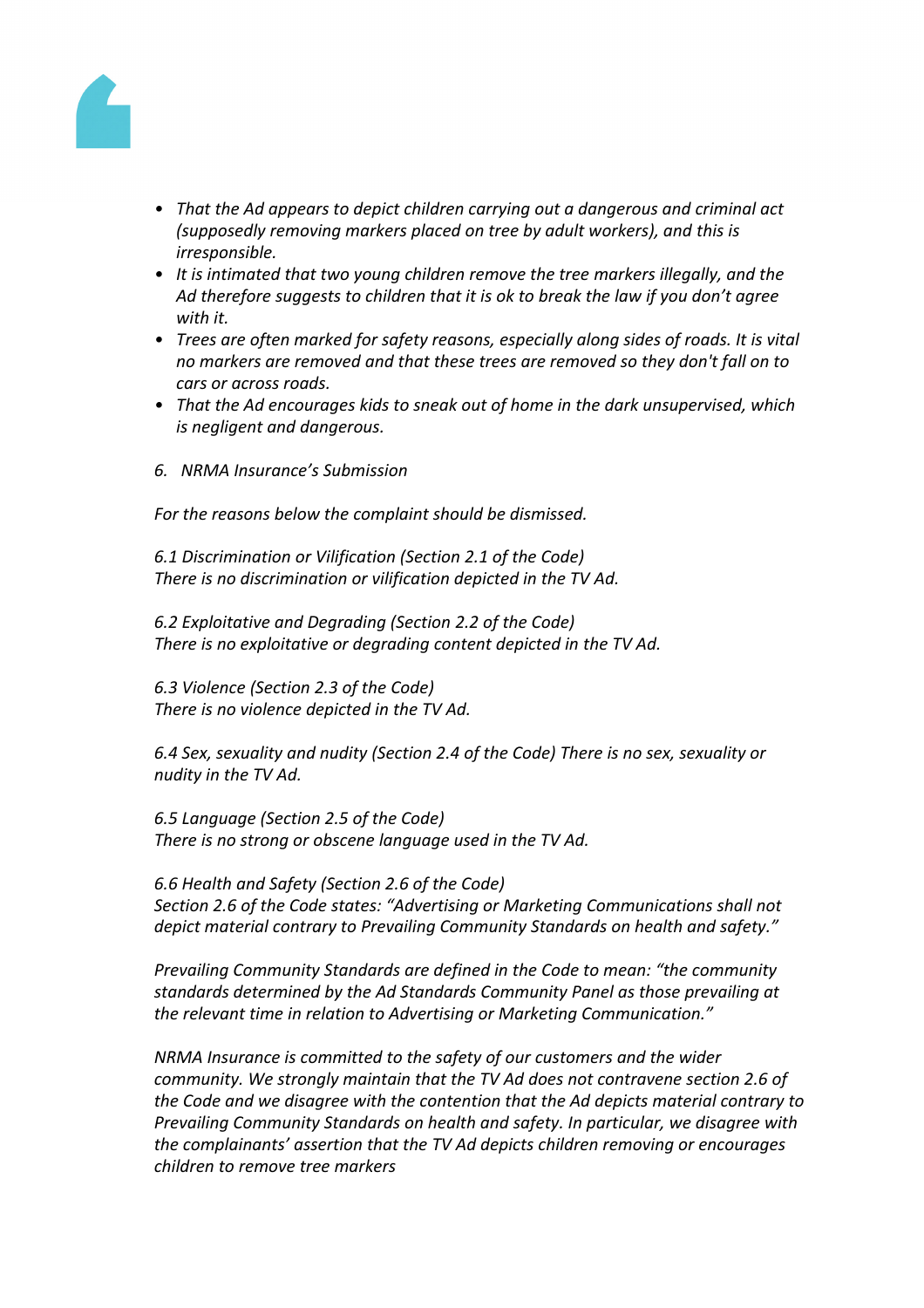

*placed by professional workers, or to otherwise break the law or engage in dangerous activity.*

*In the TV Ad, the children do not remove, and at no point are depicted removing, the fluorescent tree markers. To the contrary, the children channel their healthy concern for the koalas' habitat by creating and erecting a handmade sign, "Koala sanctuary. Rangers on patrol" to lawfully alert the workers of the presence of koalas in an effort to express their support for the koalas and the protection of their habitat. The children's peaceful advocacy is rewarded when they return to the bushland to find that the tree markers have just been removed by the workmen, who are depicted driving away from the area with the tree markers visible in the back of their truck.*

*The only time that either of the children are depicted touching the tree markers at all appears early in the Ad, when Sammy first discovers them and carefully runs his hand down the fluorescent ribbon attached to the first tree he encounters with the ribbons. Sammy does not tug on or attempt to remove the ribbon: his actions are gentle and thoughtful. There is*

*nothing in his respectful demeanour to suggest that he intends to interfere with the placement of the ribbons. Instead, his discovery of the ribbons immediately spurs him into action with his new friend, Ruby – to try to convince the community (including the workmen) that the koalas' habitat is worth protecting.*

*Throughout the Ad, the two children are shown to be thoughtful, observant, mature, caring, industrious and responsible. They observe their surroundings closely with binoculars, and quietly and meticulously tabulate the number of trees marked for removal in a notebook. They are motivated by concern for others (in this case koalas) and not themselves. When faced with an outcome they do not agree with, they do not act impulsively, but instead carefully consider what to do, then set their alarms to wake up early and take positive and productive action: namely, setting up their handmade signs.*

*In summary, the complainants appear to have inferred, incorrectly, that the children removed the tree markers, despite the fact that the Ad does not depict the children doing so and the inferred removal does not fit at all with the storyline of the Ad or the characters of the children depicted. We respectfully submit that the interpretation of most members of the community would differ from the interpretation of the complainants.*

*Moreover, in response to the contention that the Ad suggests to children that it is acceptable to break the law if you do not agree with it, we submit that the Ad in fact suggests the exact opposite – that lawful and peaceful advocacy works and should be encouraged.*

*For completeness, we also note that in any event the Ad is not directed towards children. It is an uplifting insurance-related brand ad directed towards adults.*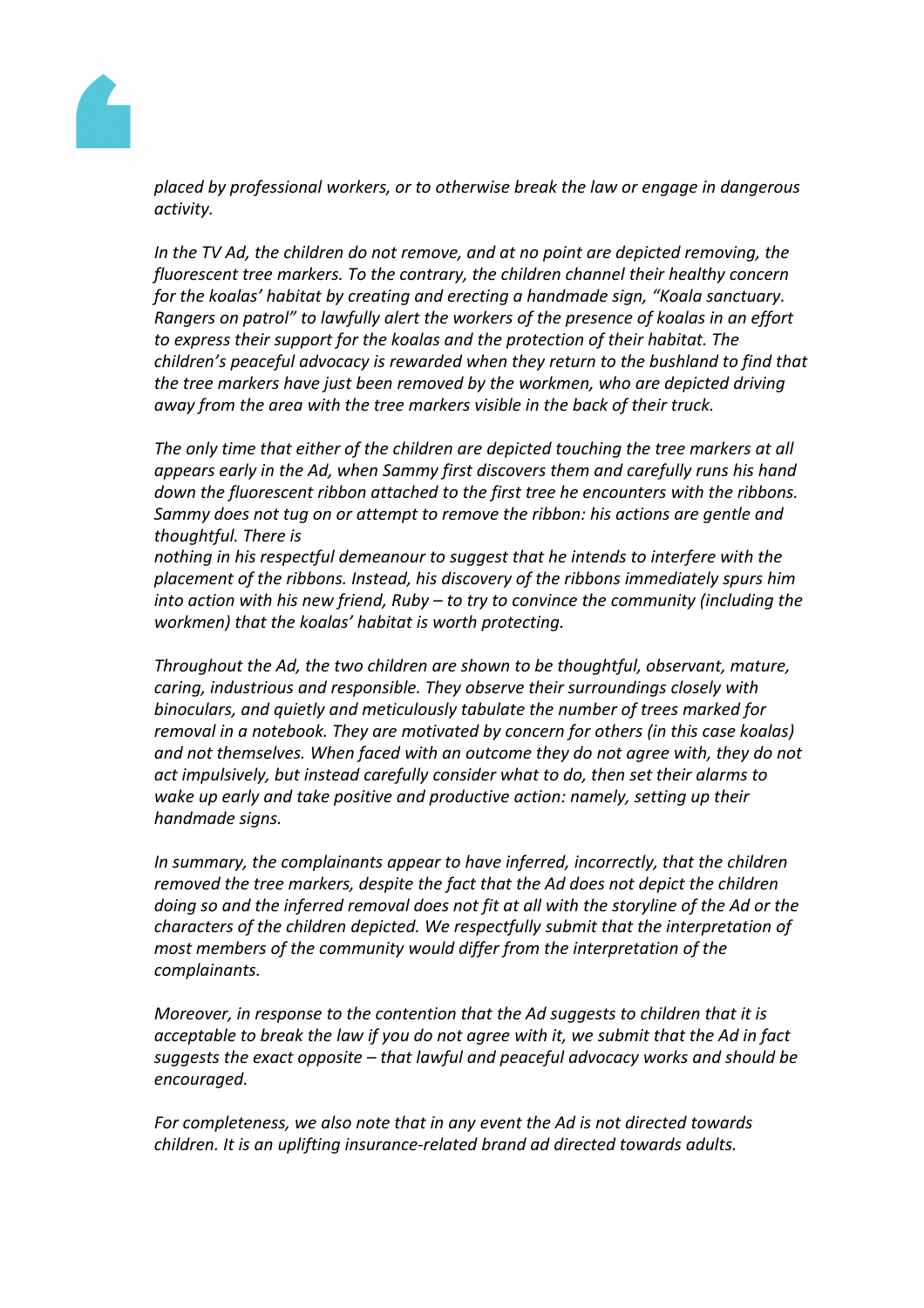

*A further issue raised by one complainant was that "trees are often marked for safety reasons, especially along sides of roads. It is vital no markers are removed and that these trees are removed so they don't fall on to cars or across roads". As stated above, the tree markers in the Ad were not removed by the children, but by the professional workers who are required to take such factors into account. In any case, we also note that none of the trees marked for removal and subsequently saved in the Ad are depicted as standing next to, or close to, any road, but are instead clearly surrounded by bushland. While the workmen's vehicle is parked near to several of the trees in two scenes, it is clear that the vehicle has been driven off-road and is parked in significant undergrowth, and not on any road or path.*

*Further, none of the trees marked for removal were depicted as being in a dangerous or sickly*

*state.*

*Lastly, one complainant contended that the Ad "encourages kids to sneak out of home in the dark unsupervised" which is negligent and dangerous. We disagree that the ad depicts this behaviour. First, the children in the Ad are 11 and 12 years old, and they are depicted as thoughtful, responsible and safety-conscious throughout the Ad. For example, in addition to the behaviour already described above, they are always depicted wearing their helmets while riding their bicycles in the Ad. While they are not adults, the children are clearly old enough, as well as mature enough, to be permitted to ride their bicycles and visit the koalas' habitat unsupervised.*

*In addition, Sammy is shown being woken by his alarm at 6:00am. This is just before dawn, and in fact as Sammy meets up with Ruby (seconds later in the Ad) the sun is already shining brightly over the horizon. The children are not shown "sneaking" out of the house in the evening or the middle of the night, but merely waking up early to ensure that their homemade koala signs are set up for the whole day to be seen by as many people as possible.*

*Overall, we submit that the concerns raised by the complainants about this Ad are similar to those raised in respect of other recent ads from other brands, and that consistent with those determinations, these complaints should be dismissed. The Panel dismissed complaints in cases 0008-21 and 0397-17 where complainants inferred that unsafe behaviour had been depicted or encouraged, despite the fact that, on a reasonable viewing of the advertisements, they did not in fact depict or encourage the behaviour complained of:*

*• Australia Post (0008-21): This TV advertisement depicted a young girl using a ladder to place decorations on a tree outside. The complainant alleged that the ad showed the young girl climbing the branches of a large tree without any assistance or safety equipment, which was dangerous and may have encouraged other children to do the same. The Panel dismissed the complaint, noting, among other things, that the girl was being supervised on the ladder by an adult, and that while the ad showed the whole tree with decorations on it including some that were two storeys high, it was unclear how high the girl climbed and the imagery was clearly not intended to suggest that the young girl hung all the decorations herself.*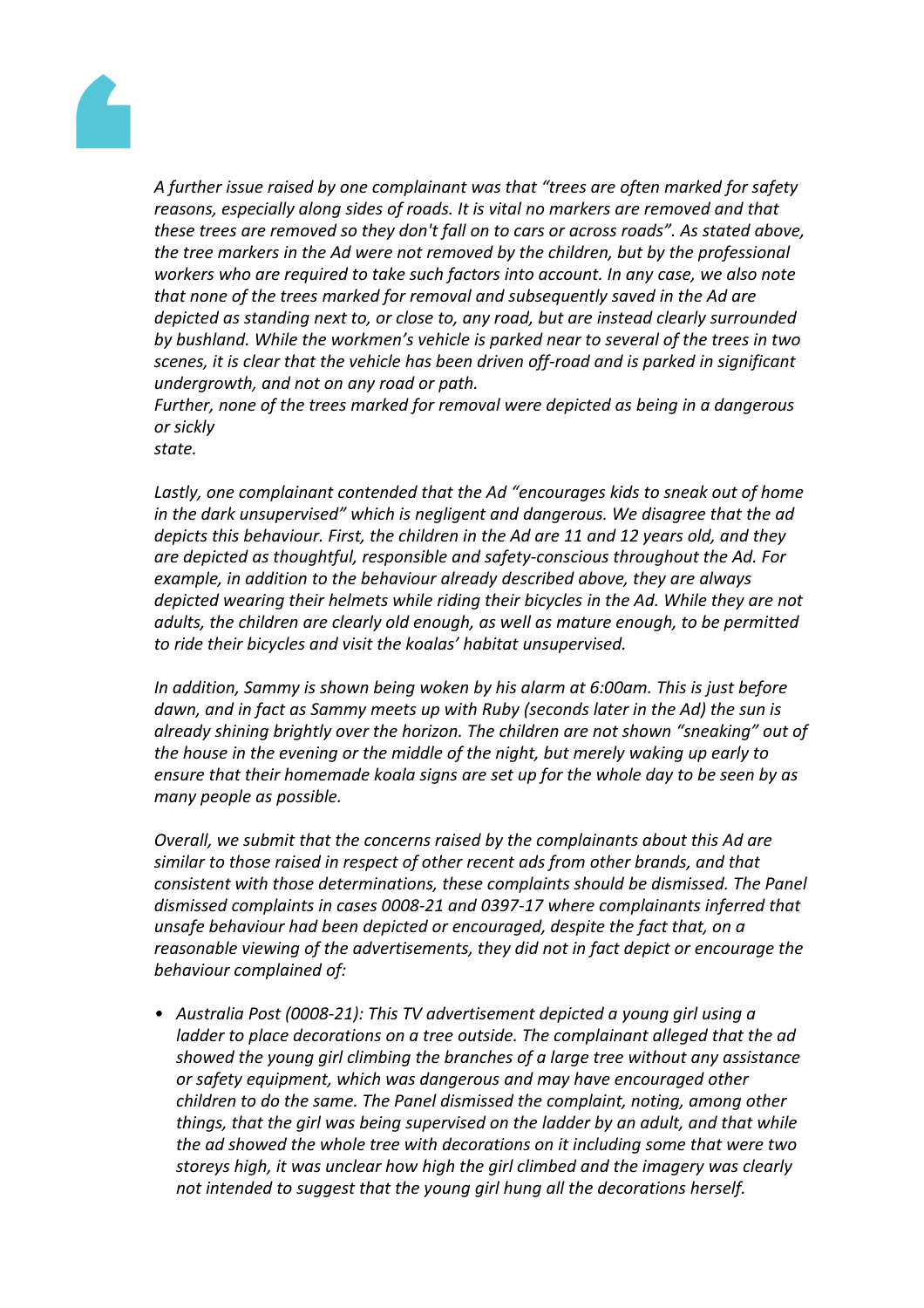

*• Candy Crush Saga (0397-17): This radio ad featured a voiceover saying, "It's time to get your rush hour sugar rush! Spend that time sitting down with a sweet Candy Crush boost", which the complainant contended promoted the use of a mobile phone while in control of a vehicle due to the reference to "rush hour". The Panel dismissed the complaint, finding that while "the reference to rush hour is suggestive of commuting… the comment regarding spending your time sitting down is targeted at a passenger and not at a driver", and that the complainant's interpretation of the advertisement was unlikely to be shared by the broader community.*

*In our view, there are no aspects of the TV Ad which are contrary to safe practices, or which depict or endorse activities that are illegal or pose a risk of danger or harm to the children.*

*6.7 Distinguishable as advertising (Section 2.7 of the Code) The TV Ad is clearly distinguishable as advertising.*

## *7. Closing submission*

*For the above reasons, we submit that the Ad is not in breach of the Code.*

*We thank Ad Standards for the opportunity to provide these submissions in relation to the complaint and respectfully request that Ad Standards dismiss the complaint.*

## **THE DETERMINATION**

The Ad Standards Community Panel (Panel) considered whether the advertisement breaches Section 2 of the AANA Code of Ethics (the Code).

The Panel noted the complainants' concerns that the advertisement:

- Depicts a dangerous act by showing children removing the ribbons of trees marked for removal, which is also illegal/criminal
- Depicts and encourages children to sneak out of the house in the dark unsupervised.

The Panel viewed the advertisement and noted the advertiser's response.

# **Section 2.6: Advertising or Marketing Communications shall not depict material contrary to Prevailing Community Standards on health and safety.**

Sneaking out of the house